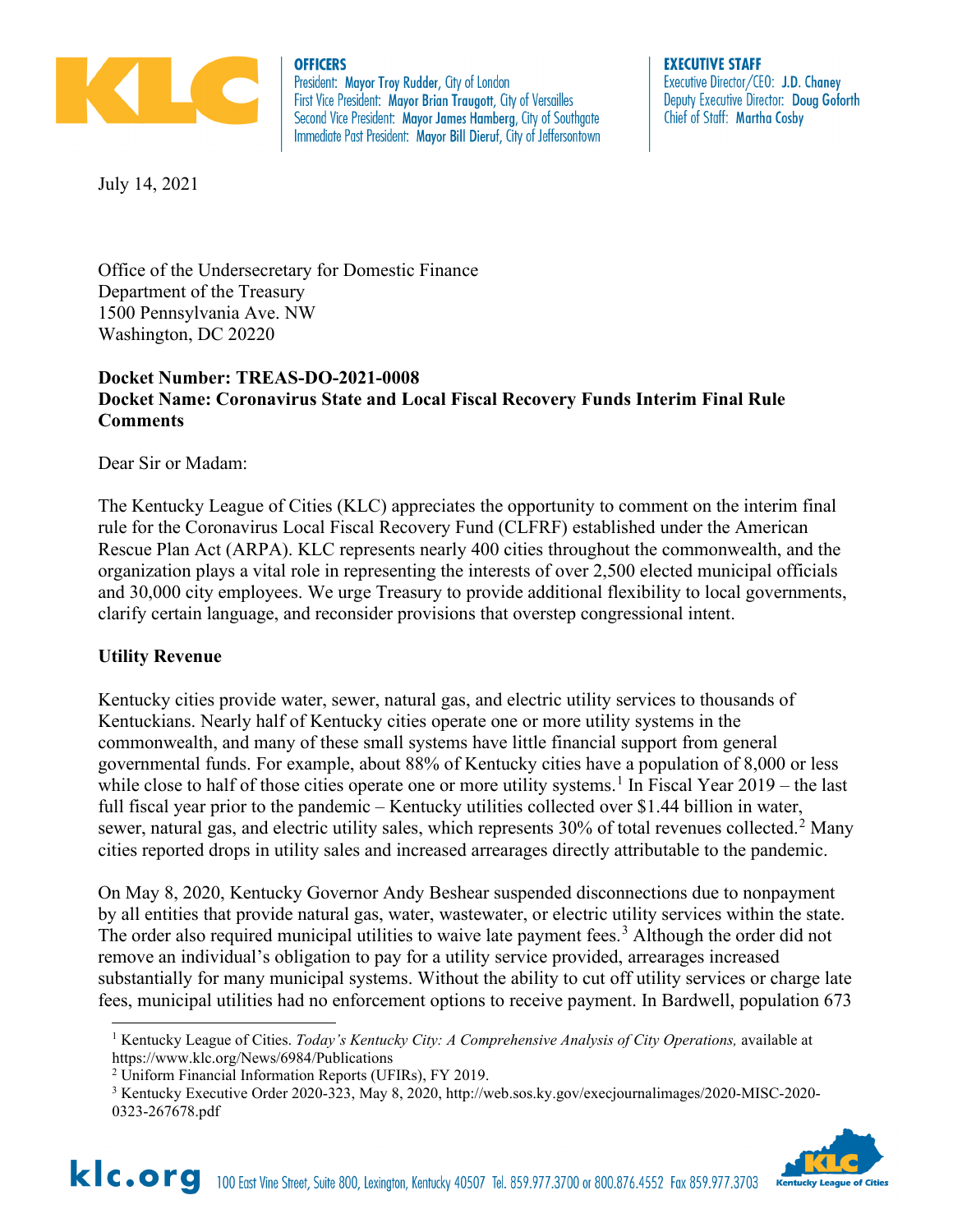in rural western Kentucky, their June 2020 arrearages amounted to nearly 10% of their typical monthly revenues. Their utility sales make up almost 60% of the city's total revenues. Any reduction in utility revenues result in general fund support, drawing down reserves, and/or laying off employees.

The moratorium lasted through October 19, 2020, which represented over five months of a utility's annual operations.<sup>[4](#page-1-0)</sup> Many cities continue to struggle with lagging utility revenue while their fixed costs – provision of services and ongoing debt obligations – do not provide utilities flexibility to address unanticipated revenue loss. Further, the American Rescue Plan states, in part, the following:

# ''(c) REQUIREMENTS.—

- (1) USE OF FUNDS.—Subject to paragraph (2), and except as provided in paragraphs (3) and (4), a metropolitan city, nonentitlement unit of local government, or county shall only use the funds provided under a payment made under this section to cover costs incurred by the metropolitan city, nonentitlement unit of local government, or county, by December 31, 2024— ·········
	- (C) for the provision of government services to the extent of the reduction in revenue of such State, territory, or Tribal government due to the COVID–19 public health emergency relative to revenues collected in the most recent full fiscal year of the State, territory, or Tribal government prior to the emergency;"<sup>[5](#page-1-1)</sup>

The law outlines the purpose of the Local Fiscal Recovery Fund is "to mitigate the fiscal effects stemming from the public health emergency with respect to the Coronavirus Disease (COVID– 19)."[6](#page-1-2) Actions taken to respond to the pandemic by state executives who implemented a moratorium on utility cutoffs and penalties for nonpayment directly resulted in lost utility revenue.

Utility services should qualify as government services and be included in the revenue loss calculation for several reasons. First, as noted above,  $\S 603(c)(1)(C)$  only references "revenues collected" in the prior fiscal year; it does not specify the types of revenue, such as taxes, user fees, rental payments, etc. Specifically, Treasury has created a definition for a term – "general revenue" – that does not exist in the Act. The rule interprets congressional intent that goes much further than the plain language of  $\S 603(c)(1)(C)$ , which merely references revenues collected by the government. Second, municipal utilities should qualify as a government service because they are provided by government employees to residents and businesses. Simply because a city has a separate account for an activity should not mean the activity gets rejected as a government service.

Congress purposefully chose to use the term "government services" instead of "general services" or "general fund"; the latter two would yield more restrictive interpretations than the former. In fact, the only item specifically forbidden by the Act for cities includes supplementary payments to pension systems. [7](#page-1-3) However, Treasury's interim final rule disallows certain expenses as government



2

<span id="page-1-0"></span><sup>4</sup> Kentucky Executive Order 2020-881, October 19, 2020, http://web.sos.ky.gov/execjournalimages/2020-MISC-2020-0881-269974.pdf

<span id="page-1-1"></span><sup>&</sup>lt;sup>5</sup> Sections 603(c),  $\overline{603(c)(1)(C)}$  of the Act.

<span id="page-1-2"></span> $6$  Section 603(a) of the Act.

<span id="page-1-3"></span><sup>&</sup>lt;sup>7</sup> Section  $603(c)(2)$  of the Act.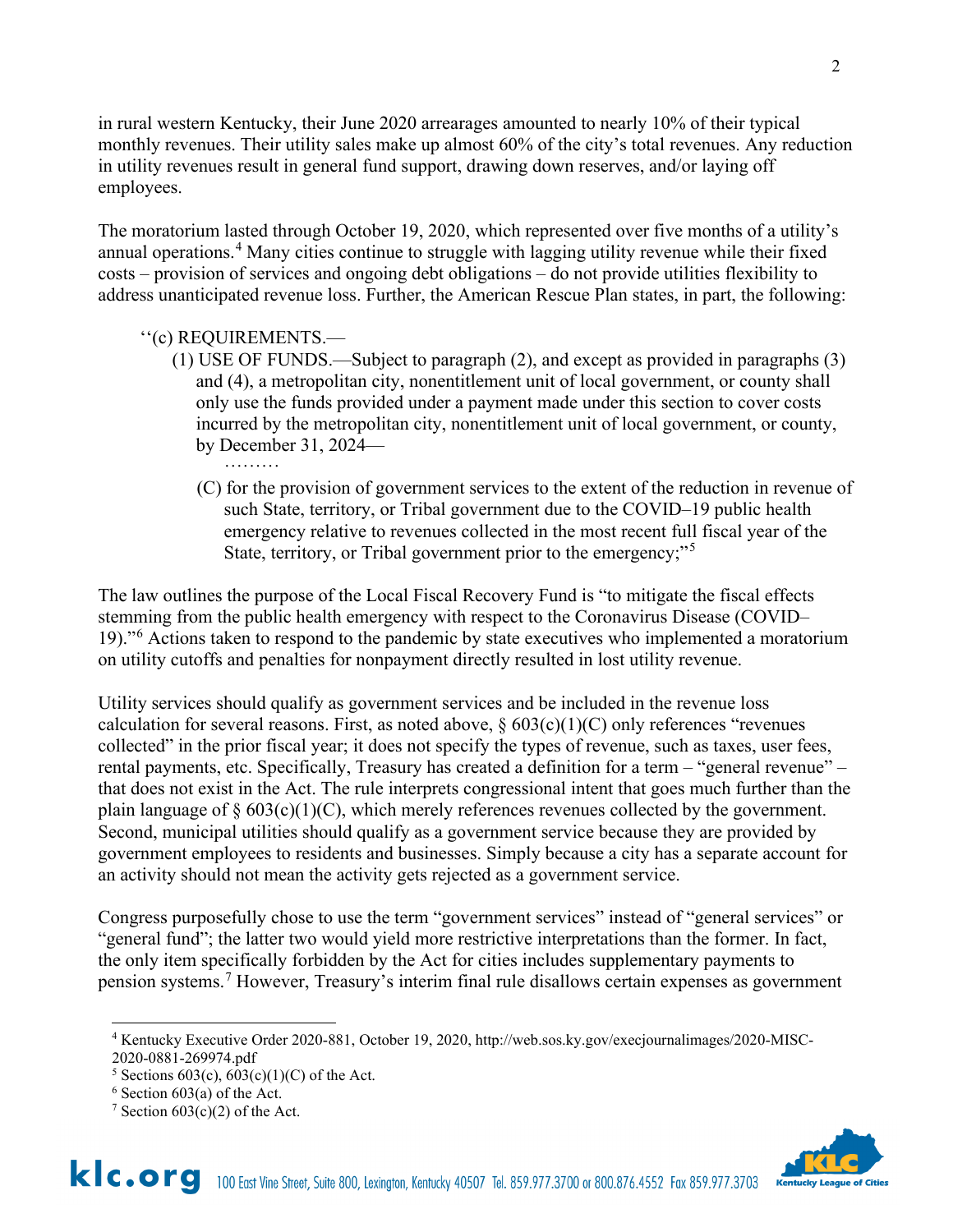services because they "do not directly provide services or aid to citizens."<sup>[8](#page-2-0)</sup> By its own standard, deposits into a local pension fund would not qualify as a "government service" because they are not directly providing aid to the public; however, because Congress specifically excluded additional pension payments from the Act, the Department must infer that these payments would otherwise qualify as a "government service." To that end, Treasury must expand the definition of "government service" to include other functions, operations, and activities of local governments.

Municipal utilities serve and are accountable to the public. In 1936, the Kentucky General Assembly removed regulatory jurisdiction previously provided by the Public Service Commission (PSC).<sup>[9](#page-2-1)</sup> State courts have upheld that municipalities that provide water and sewer services do not need additional governmental oversight because they are governments.<sup>[10](#page-2-2)</sup> As included in the interim final rule, governmental entities have "less pressure to turn profits" and "a commitment to serving entire communities."<sup>[11](#page-2-3)</sup> They do so because of their essential government service.

#### **Revenue Loss Calculation**

Treasury's revenue loss calculation does not consider increases in fees or taxes that local governments may have implemented to avoid massive shortfalls. Section 157B of the Kentucky Constitution requires cities to balance their budgets, and expenditures cannot exceed revenues. "Revenues" means "all income from every source, including unencumbered reserves carried over from the previous fiscal year."[12](#page-2-4) Because of this constitutional provision, Kentucky cities raised taxes and fees, drew down rainy-day funds, and cut expenditures. Treasury's revenue loss calculation and general guidance does not incorporate any of these factors. The revenue loss calculation punishes cities that proactively sought to avoid budget shortfalls by increasing taxes or fees. For instance, the City of Georgetown, Kentucky, faced a significant budget shortfall and raised its insurance premium tax in 2021 from 5% to 8%.[13](#page-2-5) The higher rate will begin collecting during Fiscal Year 2022. That increase may total around \$1.8 million more tax revenue than previously collected. The new rate puts them above the average city rate, and city officials would not have taxed their rapidly growing population if not for the devastating budgetary impacts of COVID-19. As a result, the City of Georgetown will not qualify for the more flexible funding provided within the Act and the guidance. Many other cities raised taxes, increased fees, or renegotiated franchise agreements to address budget shortfalls. Like Georgetown, those cities may not have a revenue loss according to the Treasury, because they took action to avoid such a loss. KLC requests that Treasury clarify that cities that enacted new taxes or fees during either the base year or subsequent years be allowed to use alternative methods of determining revenue shortfalls that excludes this revenue.

Numerous Kentucky city officials also have expressed concern about the use of calendar year financial information instead of fiscal year data within the revenue loss calculation formula. Many Kentucky cities must conduct an annual audit of their fiscal year, which runs from July 1 through

<span id="page-2-2"></span><sup>10</sup> Kentucky League of Cities. (2014). *Frequently Asked Questions Regarding the Kentucky Public Service Commission's Regulation of Municipal Utilities*.



<span id="page-2-0"></span><sup>8</sup> Coronavirus State and Local Fiscal Recovery Funds. *Federal Register, 86*(93), p. 26801.

<span id="page-2-1"></span><sup>9</sup> Kentucky Public Service Commission. *History.* https://psc.ky.gov/Home/About#AbtComm

https://www.klc.org/UserFiles/files/PSCFrequentlyAskedQuestions.pdf

<span id="page-2-3"></span><sup>11</sup> Coronavirus State and Local Fiscal Recovery Funds. *Federal Register, 86*(93), p. 26806.

<span id="page-2-4"></span><sup>&</sup>lt;sup>12</sup> § 157B of the Kentucky Constitution.

<span id="page-2-5"></span><sup>&</sup>lt;sup>13</sup> City of Georgetown, Kentucky, Ordinance 2021-03.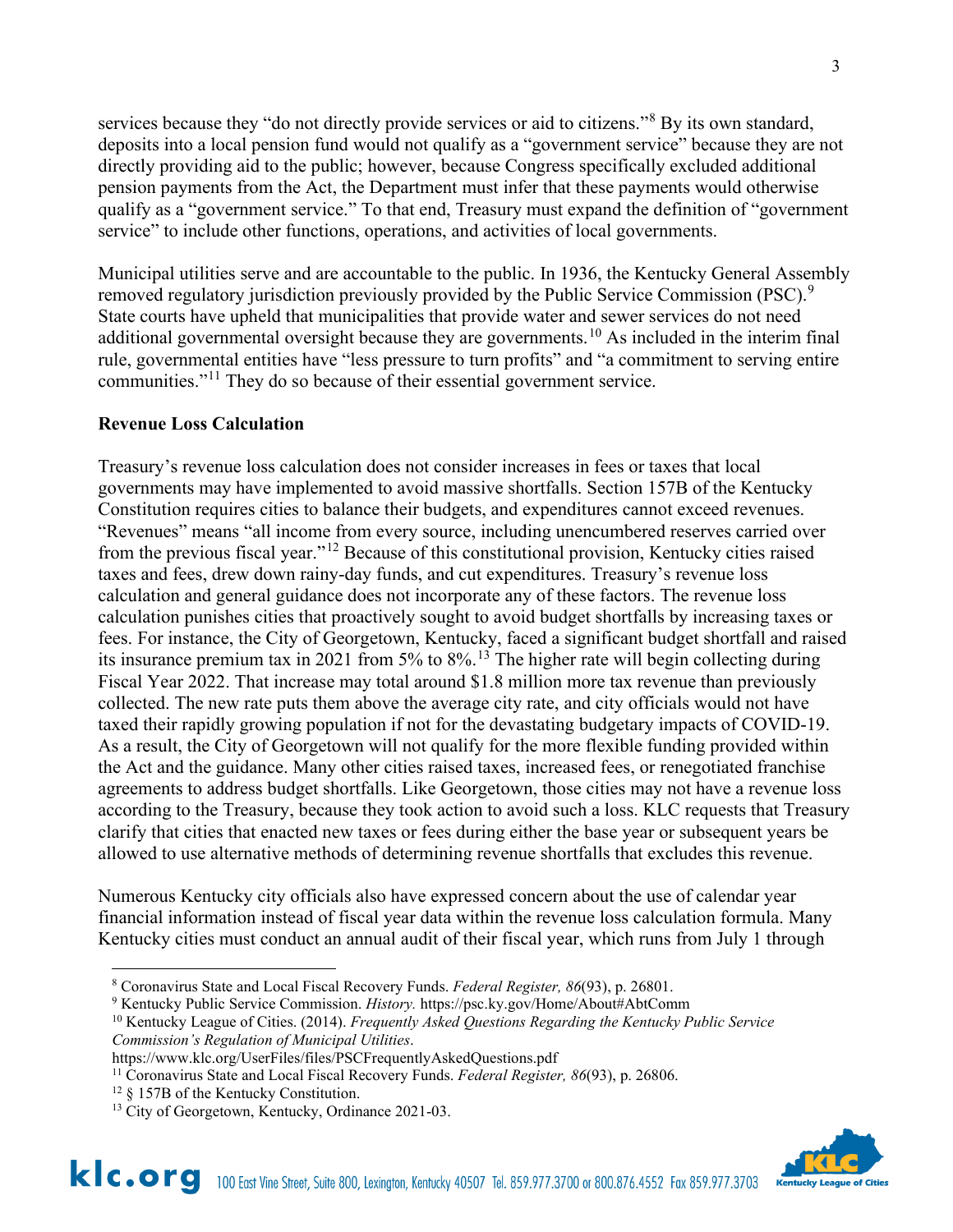June 30.<sup>[14](#page-3-0)</sup> The guidance states that cities must use their "actual revenue, which equals revenues collected over the past twelve months as of the calculation date."<sup>[15](#page-3-1)</sup> While this time frame provides uniformity among all jurisdictions, it fails to incorporate audited figures. In fact, Treasury recommends that "recipients should use audited data if it is available" when calculating general revenue for the purposes of revenue replacement.<sup>[16](#page-3-2)</sup> Audited data will never be available on a calendar year basis, which the guidance requires for the purposes of the revenue loss calculation. Comparing fiscal year to fiscal year, instead of fiscal year to calendar year, would allow cities to use audited data to ensure accurate reporting to Treasury.

## **Broadband**

A key component of the American Rescue Plan Act allows "necessary investments in water, sewer, or broadband infrastructure."<sup>[17](#page-3-3)</sup> Treasury's determination that unserved and underserved areas means the "lack (of) access to a wireline connection capable of reliably delivering at least minimum speeds of 25 Mbps download and 3 Mbps upload" severely restricts the ability of local governments to expand broadband access.<sup>[18](#page-3-4)</sup> According to the Federal Communications Commission (FCC), 94.3% of Kentucky's population has fixed terrestrial 25 Mbps download and 3 Mbps upload broadband access, with 99.6% of the state's urban population with that minimum access.<sup>[19](#page-3-5)</sup> While 68.8% of rural areas in the commonwealth have fixed 25Mbps/3 Mbps access<sup>20</sup>, the KentuckyWired project – the long-delayed effort to expand fiber optic cable throughout the state – has constructed nearly 3,000 miles of "middle-mile" network to expand internet access.<sup>[21](#page-3-7)</sup> Many cities will not be able to use ARPA funding to connect to this infrastructure because much of the area may already have access to 25/3 speeds.

The COVID-19 pandemic forced nearly 650,000 public school students in Kentucky to operate on a full-time, emergency status of non-traditional instruction.<sup>[22](#page-3-8)</sup> This required students to have continual, reliable internet access, often when others in the home shifted to telework. The FCC notes that both a student and a telecommuter could use 5-25 Mbps individually.<sup>[23](#page-3-9)</sup> Kentucky has an average household size of 2.5 people per residence, and nearly half a million households have children under 18 years old.[24](#page-3-10) Over 1 million Kentuckians teleworked in March 2021 because of the pandemic, and

- https://docs.fcc.gov/public/attachments/FCC-21-18A1.pdf
- <span id="page-3-6"></span> $20$  Ibid.

<span id="page-3-10"></span>https://data.census.gov/cedsci/table?q=household%20size&g=0400000US21&tid=ACSST1Y2019.S1101



<span id="page-3-0"></span><sup>14</sup> § 169 of the Kentucky Constitution and KRS 91A.040.

<span id="page-3-1"></span><sup>15</sup> Coronavirus State and Local Fiscal Recovery Funds. *Federal Register, 86*(93), p. 26801.

<span id="page-3-2"></span><sup>16</sup> Department of the Treasury. *Compliance and Reporting Guidance: State and Local Fiscal Recovery Funds*, June

<span id="page-3-3"></span>

<sup>17, 2021,</sup> p. 14.<br><sup>17</sup> Section 603(c)(1)(D) of the Act.

<span id="page-3-4"></span><sup>&</sup>lt;sup>18</sup> Coronavirus State and Local Fiscal Recovery Funds. *Federal Register*, 86(93), p. 26805.

<span id="page-3-5"></span><sup>19</sup> Federal Communications Commission. *Fourteenth Broadband Deployment Report*, January 19, 2021.

<span id="page-3-7"></span><sup>21</sup> Kentucky Communications Network Authority. *KentuckyWired Fiber Construction*, June 2021.

https://kentuckywired.ky.gov/Pages/index.aspx

<span id="page-3-8"></span><sup>22</sup> Kentucky Department of Education. *Non-Traditional Instruction*, April 27, 2021.

https://education.ky.gov/school/innov/Pages/Non-Traditional-Instruction.aspx

<span id="page-3-9"></span><sup>23</sup> Federal Communications Commission. *Broadband Speed Guide*,

https://www.fcc.gov/consumers/guides/broadband-speed-guide

<sup>24</sup> Census Bureau. *Households and Families, Table S1101*,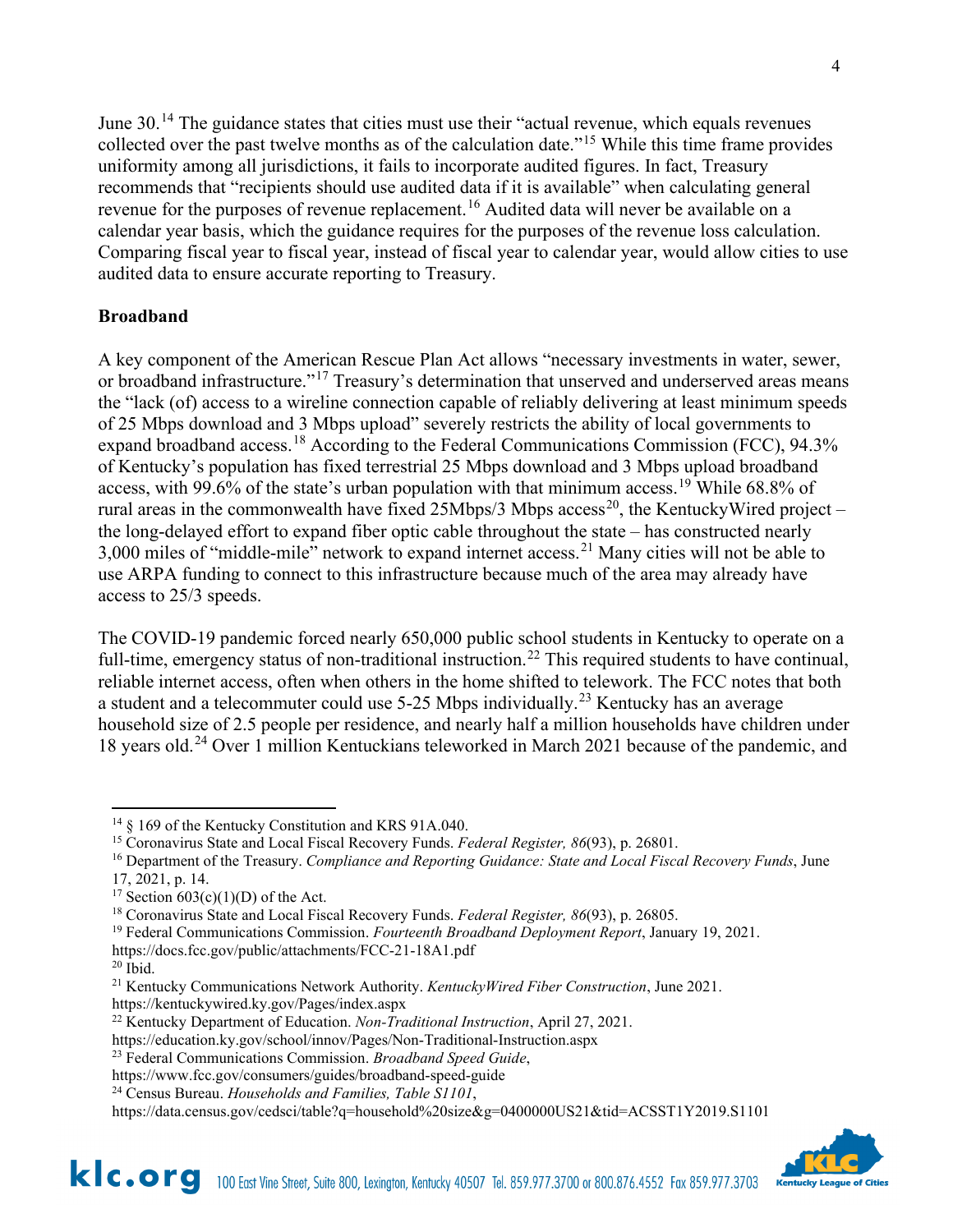more than 630,000 still telework, three-quarters of which are doing so because of the pandemic.<sup>[25](#page-4-0)</sup> These occurrences increase the demands on household internet service, requiring faster download and upload speeds. Based on similar household demands, the government of Canada set a goal of 50 Mbps download and 10 Mbps upload speeds for all residents as the minimum necessary to fully utilize the internet and related services.<sup>[26](#page-4-1)</sup>

The final rule should increase the threshold for "underserved" to encompass areas without 100/100 Mbps symmetrical service to align with modern broadband usage needs and patterns. Treasury should clarify that local governments have flexibility to determine if a location is "reliably" served, including whether residents can afford available service, whether network performance meets current needs, and whether end users report reliable service. Further, the final rule should clarify that if a jurisdiction lacks unserved or underserved areas, then the recipient may still use funds to support other broadband projects. Last, Treasury needs to allow recipients to create or upgrade wireless projects that provide free high-speed broadband access to unserved and underserved areas. The Kentucky Department of Education encouraged schools to create wireless mobile hotspots to provide internet service to all students during the pandemic, something that likely would not be necessary if local governments had funding invest in wireless service. $27$ 

### **Incurred Expenditures and Obligations**

The interim final rule creates ambiguity as to the time limits on using CLFRF money to pay for expenses related to COVID-19 response. Many of these expenses were incurred during calendar year 2020, but the interim final rule limits the use of CLFRF funds to costs incurred after March 3, 2021, a date that does not appear in the American Rescue Plan Act. Specifically, § 35.5(a) of the interim final rule states "[a] recipient may only use funds to cover costs incurred during the period beginning March 3, 2021, and ending December 31, 2024, for one or more of the purposes enumerated in sections  $602(c)(1)$  and  $603(c)(1)...$ <sup>[28](#page-4-3)</sup> § 35.5(b) goes on to define costs incurred as "[a] cost shall be considered to have been incurred for purposes of paragraph (a) of this section if the recipient has incurred an obligation with respect to such a cost by December 31, 2024.<sup>"[29](#page-4-4)</sup> These dates seem to conflict with  $\S 35.3$  – which defines the COVID-19 public health emergency as "the period beginning on January 27, 2020 and until the termination of the national emergency concerning the COVID-19 outbreak declared pursuant to the National Emergencies Act."[30](#page-4-5) Kentucky cities seek clarification on whether ARPA funds can be used to cover costs described in § 35.6(b) of the interim final rule that were incurred by a city after January 27, 2020, but before March 3, 2021, consistent in § 35.3 and the Act. A simple fix could be to reference the definition of the COVID-19 public health emergency in § 35.6(b) of the final rule to clarify that CLFRF grants can be used to cover costs incurred during that period.

<sup>28</sup> Coronavirus State and Local Fiscal Recovery Funds. *Federal Register, 86*(93), p. 26821.



<span id="page-4-0"></span><sup>25</sup> Census Bureau. *Household Pulse Survey Data Tables.* https://www.census.gov/programs-surveys/householdpulse-survey/data.html

<span id="page-4-1"></span><sup>26</sup> Innovation, Science, and Economic Development Canada. *High-Speed Access for All: Canada's Connectivity Strategy*, 2019. https://www.ic.gc.ca/eic/site/139.nsf/eng/h\_00001.html

<sup>27</sup> Kentucky Department of Education. *Technology Support and Services for COVID-19*, 2021.

<span id="page-4-3"></span><span id="page-4-2"></span>https://education.ky.gov/districts/tech/ksd/Pages/Technology-Support-and-Services-for-COVID-19.aspx

<span id="page-4-4"></span> $29$  Ibid.

<span id="page-4-5"></span><sup>30</sup> Coronavirus State and Local Fiscal Recovery Funds. *Federal Register, 86*(93), p. 26819.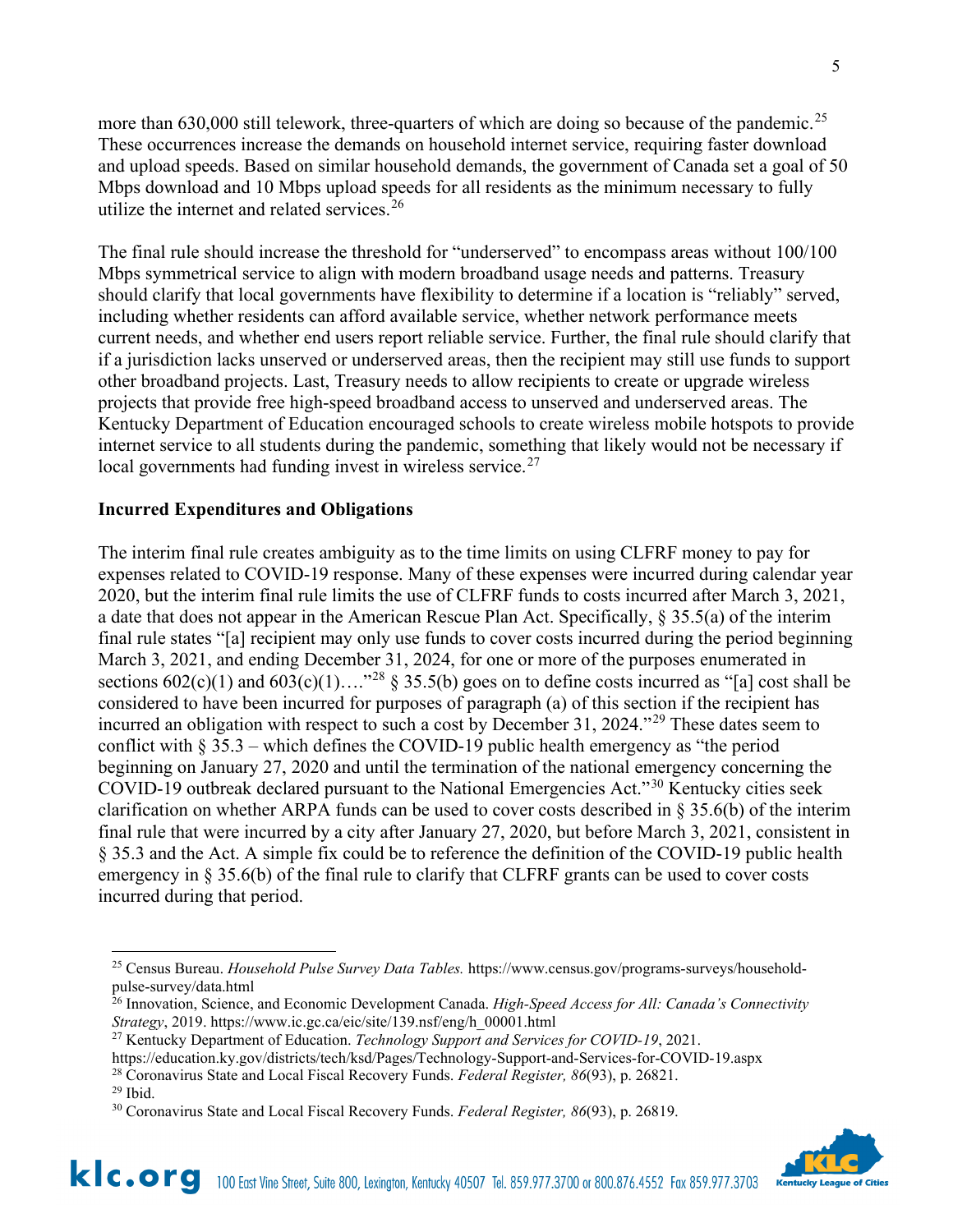Additional confusion relates to the interpretation of the interim final rule's definition of starting a project versus obligating the recipient. FAQ 4.7 states the following, in part, regarding investments in water, sewer, and broadband:

"Recipients may use Coronavirus State and Local Fiscal Recovery Funds to cover costs incurred for eligible projects planned or *started prior to March 3, 2021*, provided that the project costs covered by the Coronavirus State and Local Fiscal Recovery Funds were incurred after March 3, 2021."<sup>[31](#page-5-0)</sup> [Emphasis added.]

However, FAQ 6.12 states the following, in part, regarding investments in water, sewer, and broadband:

"All funds must be *obligated within the statutory period between March 3, 2021 and December 31, 2024*, and expended to cover such obligations by December 31, 2026."<sup>[32](#page-5-1)</sup> [Emphasis added.]

These two provisions appear to conflict. According to the Uniform Guidance, "obligations means orders placed for property and services, contracts and subawards made, and similar transactions during a given period that require payment by the non-Federal entity during the same or a future period."[33](#page-5-2) The interim final rule explicitly adopts the same meaning for "obligation" as defined by 2 CFR § 200.71. To start a project would necessarily obligate an entity to commit funds at a future point in time. Treasury appears to conclude that to start a project is synonymous with obligating funds in FAQ 6.2, which states in part:

"Treasury is interpreting the requirement that costs be incurred by December 31, 2024 to only require that recipients have *obligated the funds by such date*. The period of performance will run until December 31, 2026, which will provide recipients a reasonable amount of time *to complete projects* funded with Fiscal Recovery Funds."[34](#page-5-3) [Emphasis added.]

Many recipients have started projects prior to March 3, 2021, but they continue to receive bills for work performed after that date. FAQ 4.7 says that they may use their ARPA funds to pay for the work incurred. However, FAQ 6.12 states that the funds must be obligated after March 3, 2021, and the definition of obligate includes placing orders or awarding contracts. Kentucky cities seek clarity in reconciling FAQs 4.7 and 6.12 regarding whether starting a project prior to March 3, 2021, constitutes an obligation of funds.

# **Transferability**

The final rule should provide absolute clarity on the transferability of grant funds. The interim final rule explains that state and local governments can transfer funds to smaller or constituent local governments within their jurisdiction. It remains unclear if smaller or constituent local governments

<span id="page-5-3"></span><span id="page-5-2"></span><sup>34</sup> Department of the Treasury. *Coronavirus State and Local Fiscal Recovery Funds: Frequently Asked Questions*, June 24, 2021. https://home.treasury.gov/system/files/136/SLFRPFAQ.pdf



<span id="page-5-0"></span><sup>31</sup> Department of the Treasury. *Coronavirus State and Local Fiscal Recovery Funds: Frequently Asked Questions*, June 24, 2021. https://home.treasury.gov/system/files/136/SLFRPFAQ.pdf  $32$  Ibid.

<span id="page-5-1"></span><sup>33</sup> 2 CFR § 200.71.